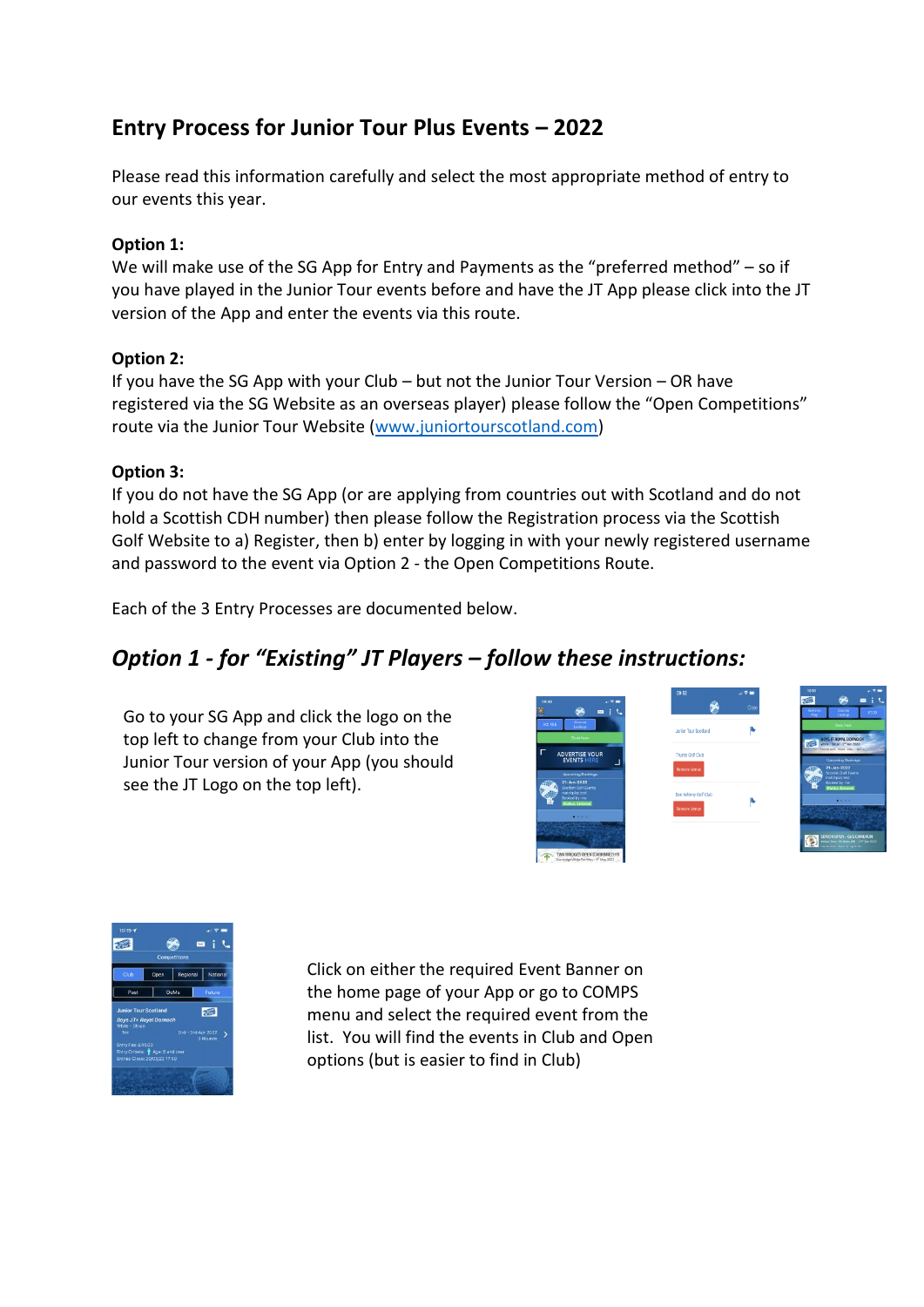

### Click the GREEN Enter button

Put in any notes / requests you want the Admin team to be aware of. Examples include preferred tee times if travelling with others or Late/Early Times.

*The JT Admin Team will always try to accommodate as best as possible.*



Click the Green Top Up & Pay button

This will take you to a secure Stripe pop up payment screen.

Enter your card details and confirm payment.

You then need to Confirm "Pay From Account" and you will receive a confirmation of your successful payment & entry.





### *Option 2 – SG App Users – but not Junior Tour Version*



| <b>LOGIN</b><br><b>ENTER YOUR LOGIN DETAILS</b><br>Lisername: |
|---------------------------------------------------------------|
|                                                               |
|                                                               |
|                                                               |
|                                                               |
|                                                               |
| Password:                                                     |
| Forgotten your password? To reset click here                  |

If you have the SG App at your home club – but do not have the Junior Tour version of the App (to find out - click on your club logo on the top left and see if you can select the Junior Tour version).

If you cannot select the Junior Tour App then use the Junior Tour Website and select the Open Competition Button on the home page.

Log in using your own club SG App username & password OR for Overseas Players the username & password you created by registering via the SG Website.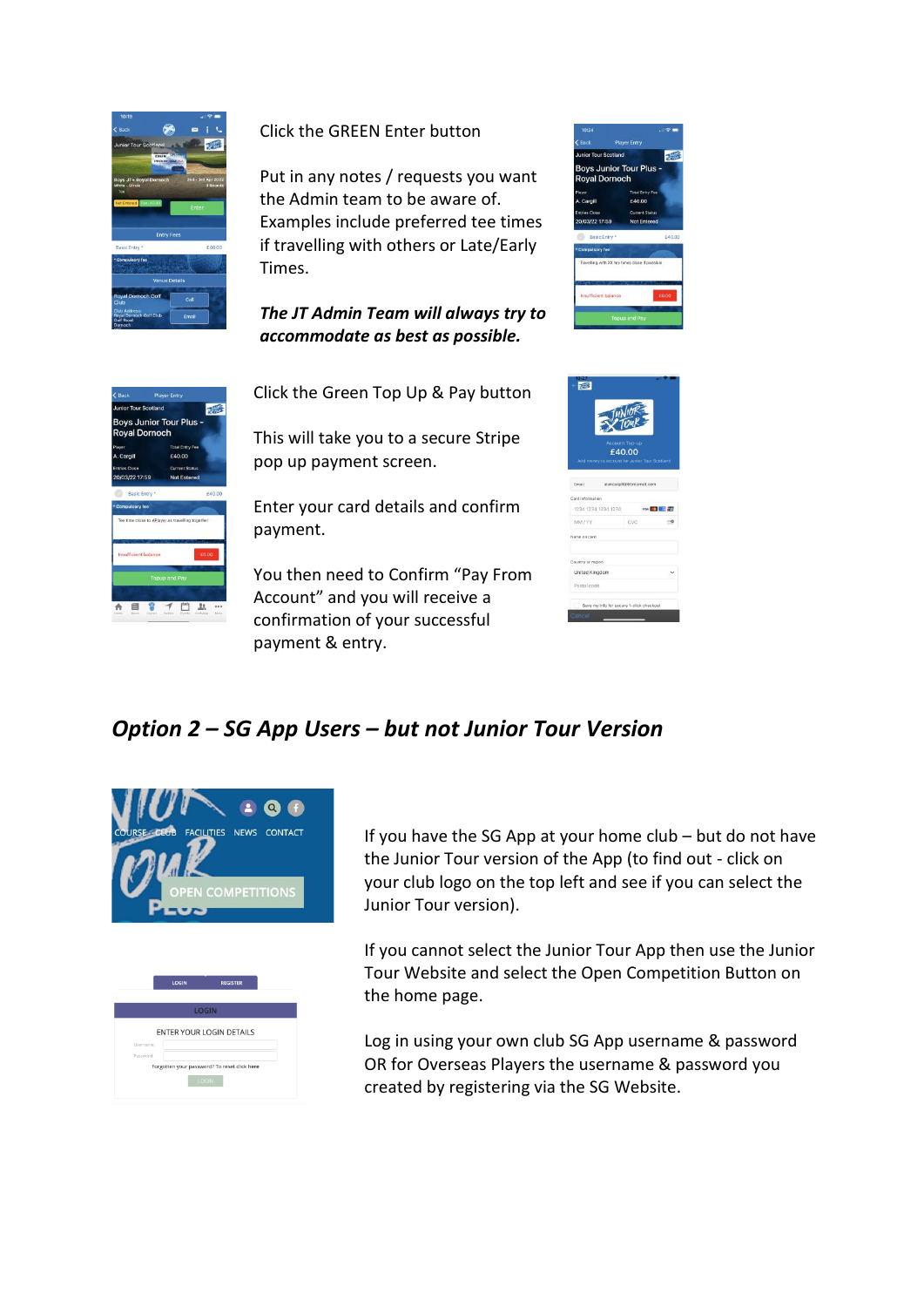

**. 2000 - 2000 - 2000 - 2000 - 2000 - 2000 - 2000 - 2000 - 2000 - 2000 - 2000 - 2000 - 2000 - 2000 - 2000 - 2000 - 2000 - 2000 - 2000 - 2000 - 2000 - 2000 - 2000 - 2000 - 2000 - 2000 - 2000 - 2000 - 2000 - 2000 - 2000 - 20** *.*

Select the Competition you wish to Enter.

Add in any notes you want to advise the Admin team then select the Top Up & Pay button.

You will then be taken to the secure Stripe *.* payment screen.

Enter your card details and complete the payment process.

You will receive confirmation of your payment and your event entry.

|                  | Account Top-up                                |                            |                |  |
|------------------|-----------------------------------------------|----------------------------|----------------|--|
|                  | £40.00                                        |                            |                |  |
|                  | Add money to account for Junior Tour Scotland |                            |                |  |
|                  |                                               |                            |                |  |
|                  |                                               |                            |                |  |
| Email            |                                               | alancargill@btinternet.com |                |  |
| Card information |                                               |                            |                |  |
|                  | 1234 1234 1234 1234                           |                            | <b>VISA CO</b> |  |
| MM / YY          |                                               | CVC                        |                |  |
| Name on card     |                                               |                            |                |  |
|                  |                                               |                            |                |  |

Please note: Once we have you on the Junior Tour system – you will be able to enter future *.*events by following Option 1 or or via the website – but only once you have the Junior Tour version within your SG App.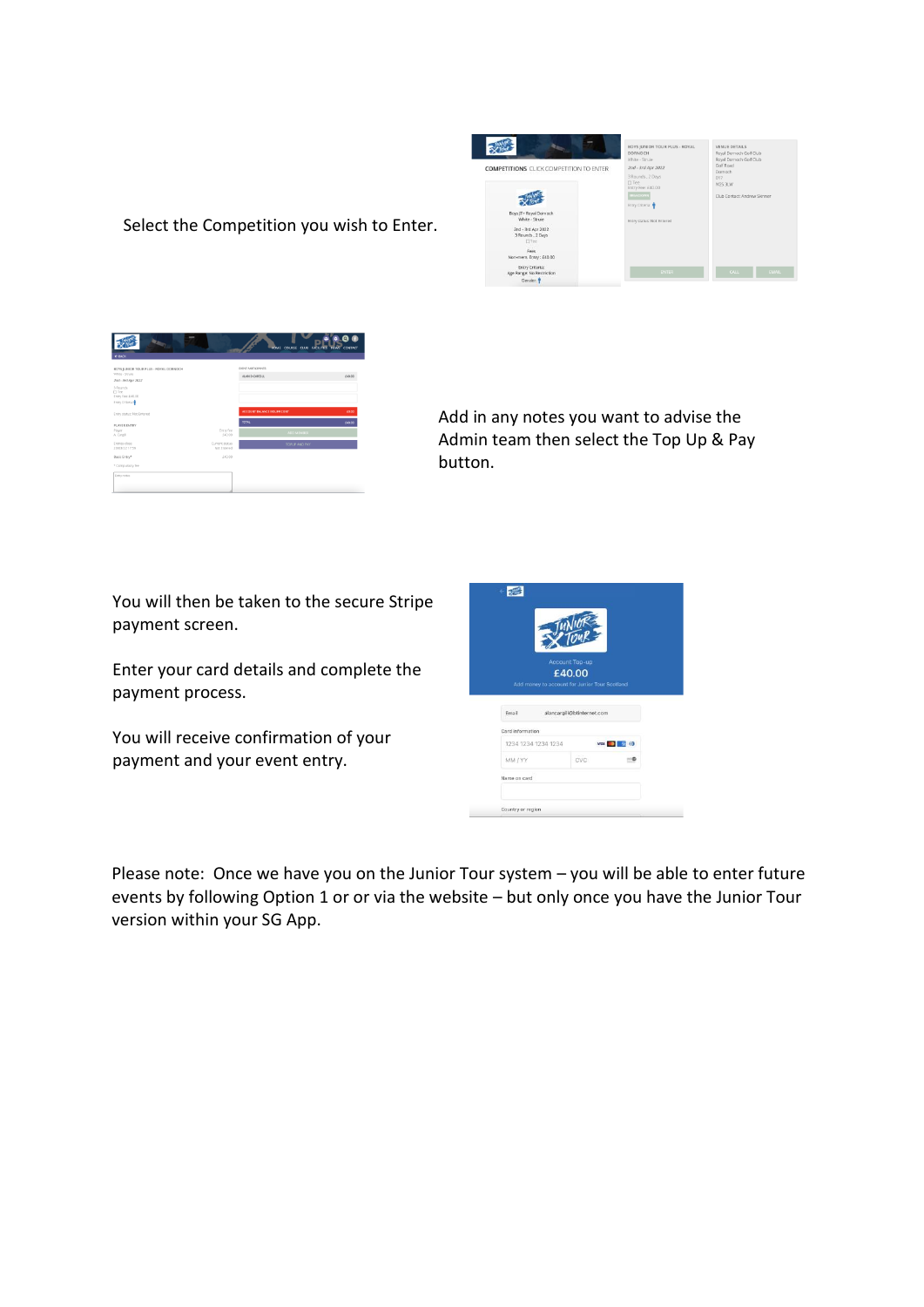# *Option 3 – For Non-Scottish Golf App Users and players without a Scottish CDH number – including those from other GB & I and overseas countries*

Go to the Scottish Golf Website. [www.scottishgolf.org](http://www.scottishgolf.org/) and select the Login/REGISTER button on the home page.

|                                   | <b>Scotland's Game For Everyone</b> | Login / Register |
|-----------------------------------|-------------------------------------|------------------|
|                                   |                                     |                  |
|                                   |                                     |                  |
| Select the Register Button Again. |                                     |                  |
| Register<br>Login                 |                                     |                  |
|                                   |                                     |                  |
| <b>Login to Scottish Golf</b>     |                                     |                  |
| Username                          |                                     |                  |
| Password                          |                                     |                  |
| Forgotten your password?          |                                     |                  |
|                                   |                                     | Login            |

#### **Follow the 3 Step Process to Register:**

You will need either your Scottish CDH number (starts with a 4) or select the country you are from and enter your CDH number (your equivalent handicap identification number).